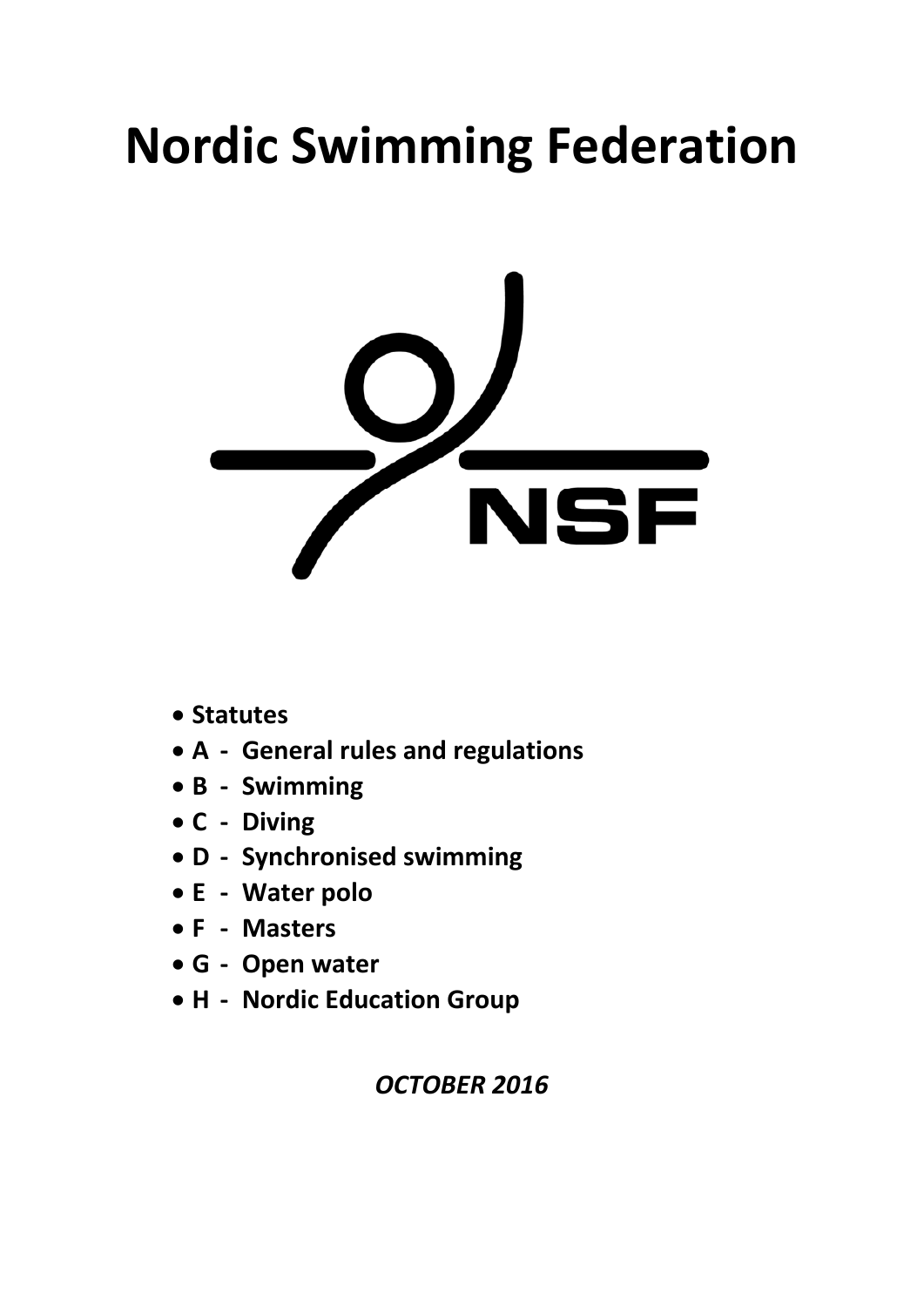# **CONTENTS**

| <b>Statutes of the Nordic Swimming Federation</b><br>A - General rules and regulations<br><b>B</b> - Swimming |                                                                                                              | Page | 3  |
|---------------------------------------------------------------------------------------------------------------|--------------------------------------------------------------------------------------------------------------|------|----|
|                                                                                                               |                                                                                                              | Page | 6  |
|                                                                                                               |                                                                                                              | Page | 8  |
| 1.<br>2.                                                                                                      | Nordic Championships<br>Nordic Youth Championships                                                           |      |    |
| C - Diving                                                                                                    |                                                                                                              | Page | 11 |
| 1.                                                                                                            | Nordic Junior and Senior Championships                                                                       |      |    |
| D - Synchronised swimming                                                                                     |                                                                                                              | Page | 12 |
| 1.                                                                                                            | Nordic Junior and Senior Championships                                                                       |      |    |
| E - Water polo                                                                                                |                                                                                                              | Page | 13 |
| 1.<br>2.<br>3.                                                                                                | Nordic Championships for men and women<br>Nordic Junior Championships<br>Nordic Championships for club teams |      |    |
| F - Masters                                                                                                   |                                                                                                              | Page | 14 |
| 1.<br>2.                                                                                                      | Open Nordic Championships for men and women<br>Nordic Masters Championships in Diving                        |      |    |
| <b>G</b> - Open Water Swimming                                                                                |                                                                                                              | Page | 16 |
| 1.                                                                                                            | Nordic Championships                                                                                         |      |    |
| <b>H</b> - Nordic Education Group                                                                             |                                                                                                              | Page | 17 |
| <b>I - Nordic records</b>                                                                                     |                                                                                                              | Page | 18 |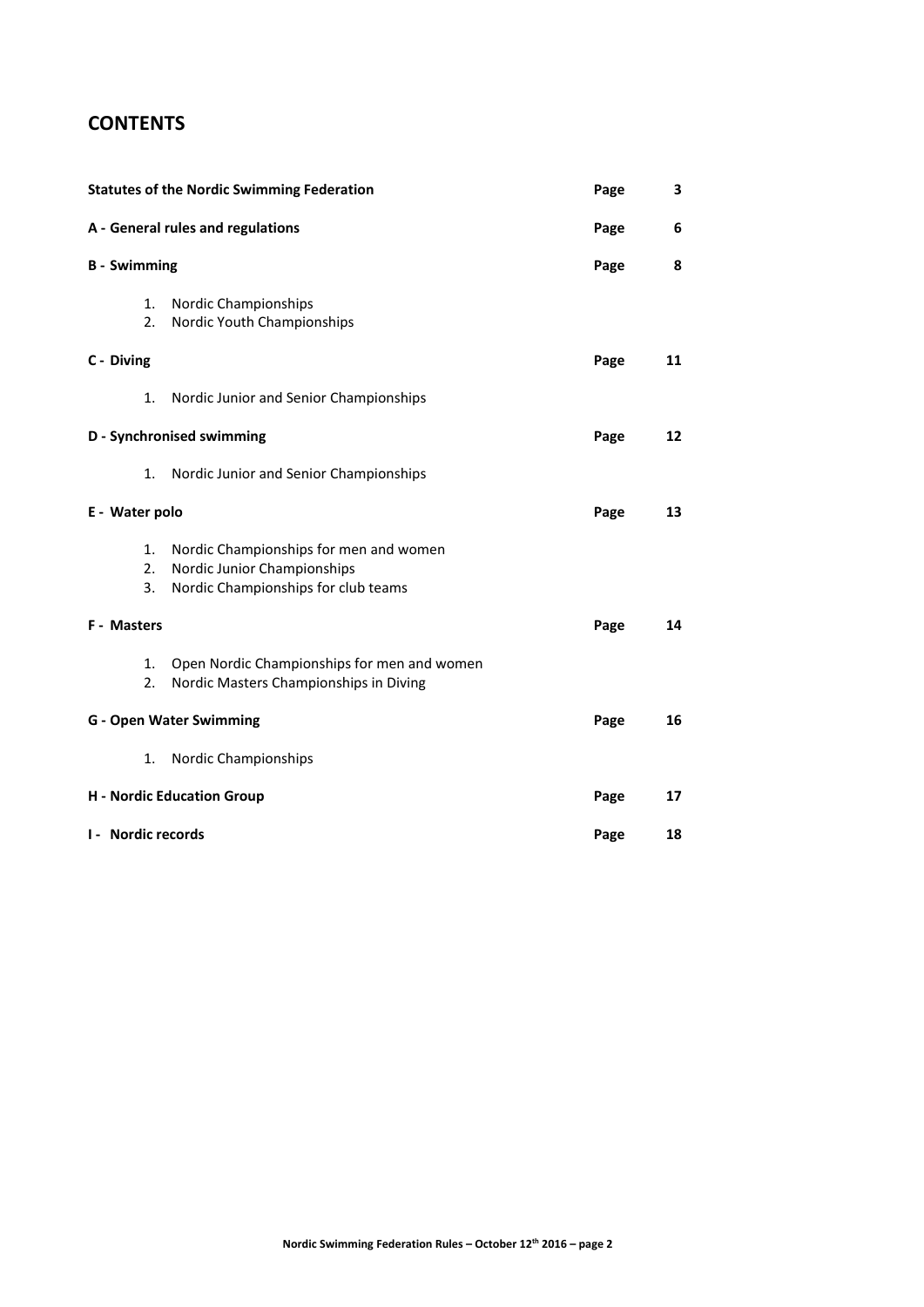# **Statutes of the Nordic Swimming Federation**

# 1

The members of the Nordic Swimming Federation (NSF) are the Danish Swimming Federation, the Faroe Islands Swimming Association, the Finnish Swimming Association, the Norwegian Swimming Federation, the Icelandic Swimming Association, the Swedish Swimming Federation and the Estonian Swimming Federation.

NSF may approve associate members.

# $\overline{2}$

The Nordic Swimming Federation is a collaborative body between the member federations. The goal of the collaboration in the Nordic Swimming Federation is that the Nordic countries represent a common position in international questions, as well as strengthening swimming as a sport in the Nordic region.

# 3

Members and associate members shall be members of FINA and LEN.

# 4

The Nordic Swimming Federation determines the conditions for Nordic championship competitions and comparable competitions that are designated as Nordic.

#### 5

The bodies of the federation are the congress and the federation board.

Congress is the federation's highest body. Every member has one vote at meetings of the congress. Who exercises this voting right is advised when congress opens. Associated members do not have the right to vote. A simple majority is required for a decision to be valid. No member country may transfer its voting right to the representative of another member country.

The board consists of presidents from each of the member countries. Substitutes may be appointed.

Congress and board meetings are conducted in English.

#### 6

The work of the board is chaired by a president. The presidency and secretariat rotate between the countries in a fixed order.

#### 7

Congress decides the membership fee, which is stated in Swedish kronor (SEK). This fee falls due for payment on 28 February each year.

#### 8

The accounts for each calendar year shall be presented for approval by congress in the currency of the president country.

#### 9

An ordinary congress is held each year. Notification shall be received by member countries and associate members no later than two months before the date of the congress. The agenda and all proposals shall be issued no later than one month before the congress. Proposals for discussion at congress shall be received by the secretariat of the chair federation no later than eight weeks before the congress date.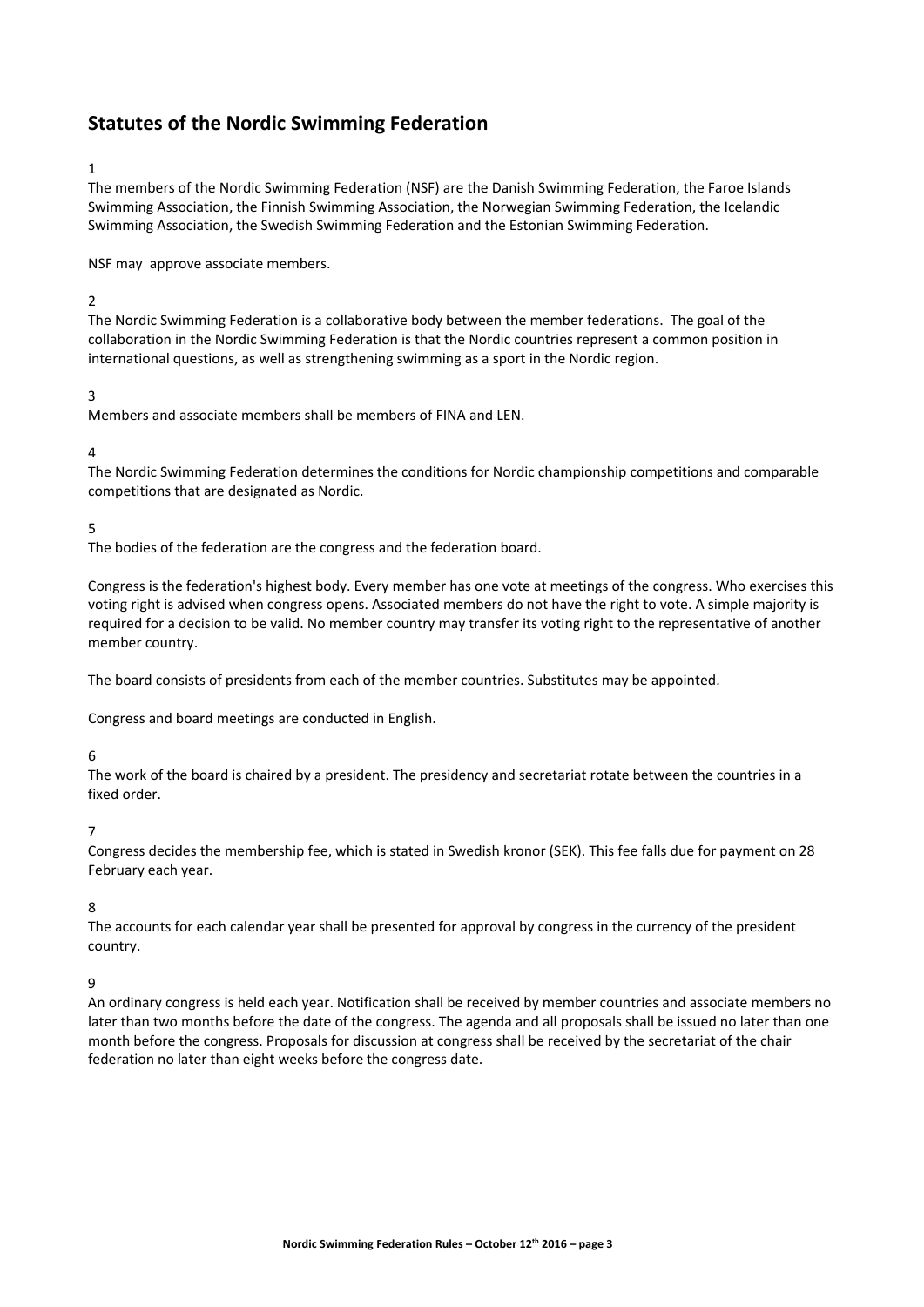The agenda shall include the following points:

- 1. The president's report of activities and the financial report.
- 2. Determination of the dates of all Nordic championships for the following calendar year and approval of any other events. Congress decides on the locations of championships on the basis of proposals from the respective countries, and in urgent cases may also decide on other matters falling under this item.
- 3. Congress decides on the composition of the Nordic Education Group, as well as other working groups for the development of swimming as a sport in the Nordic region.
- 4. Decision on the amount of the annual fee.
- 5. Discussion of proposals submitted.
- 6. Election of president and announcement of secretary general and secretariat (every four years).

# $1<sub>0</sub>$

An extraordinary congress meets if the board so decides or if three of the member countries so request. Such a request shall be submitted to the secretariat with a proposed agenda. The president shall then call the extraordinary congress by issuing the agenda no later than thirty days after the representation has been received and congress shall meet no later than 30 days after the notification has been sent.

# 11

A secretariat shall exist for NSF's administration, such as correspondence, minutes of meetings, accounts, etc. The task of maintaining the secretariat shall rotate between the members for a period of four years at a time.

# 12

The federation's activities between congresses are managed by the federation board. The work of the federation is led by the president. The federation board is deemed to have a quorum when at least half of the representatives of the member countries are present or support the proposal in question by letter. A simple majority is required for a decision. Each member country's board member has one vote.

# 13

The board shall meet at least once per year (cf. statute 4). Further meetings occur as needed. Board meetings shall be called by the president and shall occur if at least three board members so desire. The invitation to the meeting shall be sent at least seven (7) days before the meeting.

# 14

The board shall, in addition to what is mentioned in statute 4:

- a) implement the decisions of congress
- b) prepare the items to be discussed by congress
- c) send an annual report and financial statements to the member federations
- d) handle all current business
- e) decide on the proposals put forward by the respective federations. Decisions on which proposals shall be put forward are decided with a simple majority.
- f) discuss a joint Nordic position on selected items on FINA's and LEN's congress agendas
- g) decide the time and place for the next congress

# 15

The bureau and committee members at LEN and FINA who are elected by members shall be required to give written reports to the federations of members and associate members. Before meetings with the bureau or committee, representatives shall request input from the federations both for items that are on the agenda and also on matters that the countries wish to bring up for discussion. Bureau and committee members shall put forward in their respective bodies the views of the Nordic Swimming Federation or the respective federations.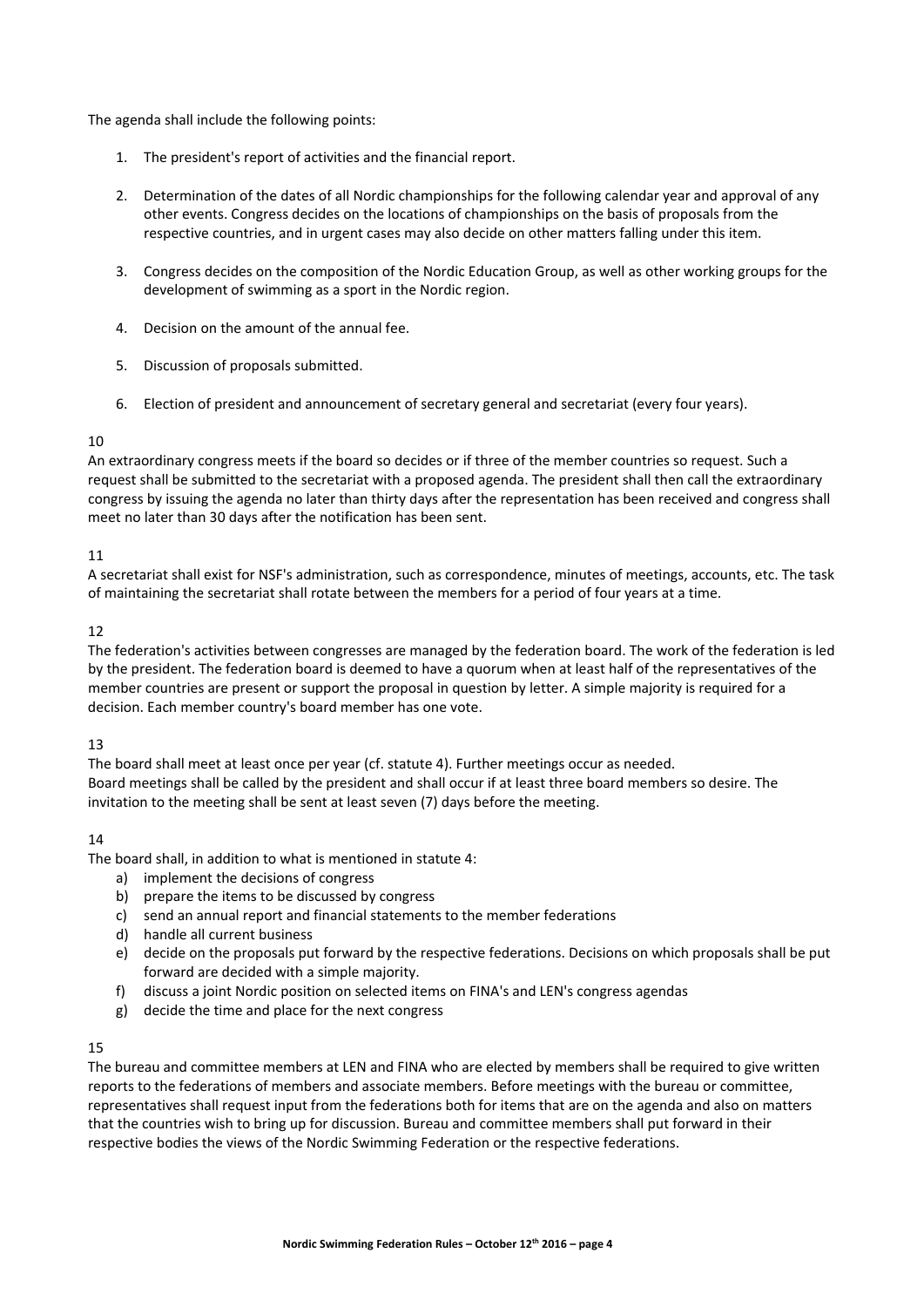# 16

Each federation pays its own expenses for travel and accommodation for its representatives at congress or board meetings.

# 17

Specific provisions have been drawn up for championships. Competitors from member countries and associate members are entitled to participate in Nordic championships. All member federations of FINA may participate in open competitions.

# 18

Amendments to these statutes may only be made by congress and require a two-thirds majority.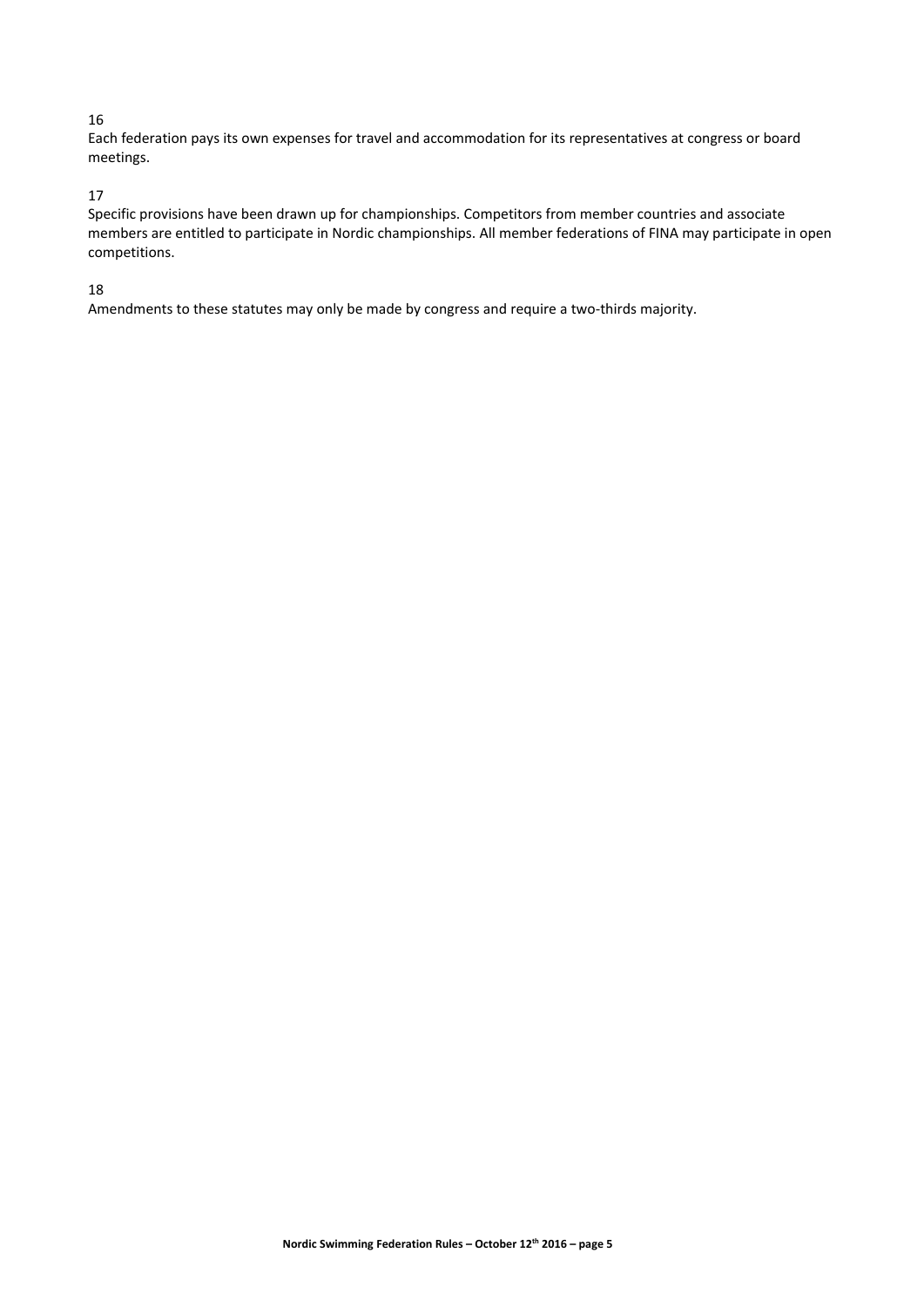# **A ‐ General rules and regulations**

# 1

According to the rules of the Nordic Swimming Federation, all member countries and associate members are entitled to participate in the Nordic Championships.

#### 2

The championships shall be organised by one of the member countries, in accordance with the rotation determined by NSF congress. Member countries that do not wish to organise the championships shall notify the NSF board of this no later than one year before the championships. NSF congress determines sanctions in the event of any breach.

#### 3

Dates of the championships are determined by NSF congress or the secretary general on the basis of proposals from the organisers.

#### 4

The organising country (federation or local organiser) should send invitations to compete to participating countries minimum of three months before the competitions start. The invitation shall be sent to NSF's general secretary.

# 5

Registrations should be made two months before each competition and the final registrations must be in the possession of the organisers no later than 10 days before the first day of competition. At the technical meetings for competitions, changes can be made if the participating countries agree on this. The NSF board determines sanctions in the event of any breach.

# 6

No entry fees are collected, with the possible exception of all Masters and Open Water Championships. A binding deposit charge may be made for water polo; this shall be adjusted in relation to documented extra expenses.

#### 7

In swimming, diving, synchronised swimming and Open Water Swimming, NSF's championship medals are awarded to swimmers who finish first, second and third in each age group and discipline, and the same for teams in team events. The organiser is responsible for the cost of these. In water polo and masters, prizes are awarded in relation to the respective competition conditions.

#### 8

It is the organiser's responsibility to find the most appropriate accommodation (rooms and food) for participants.

#### 9

In special cases, the NSF board may make exceptions to these competition rules.

#### 10

FINA's competition regulations shall be observed in all competitions under the NSF.

#### 11

In order to be able to call a competition a Nordic Championship, participants from at least three Nordic countries must take part.

#### 12

Competition report must be written from each NSF championships. The report shall be sent to NSF's general secretary within two weeks of the championships by organising federation.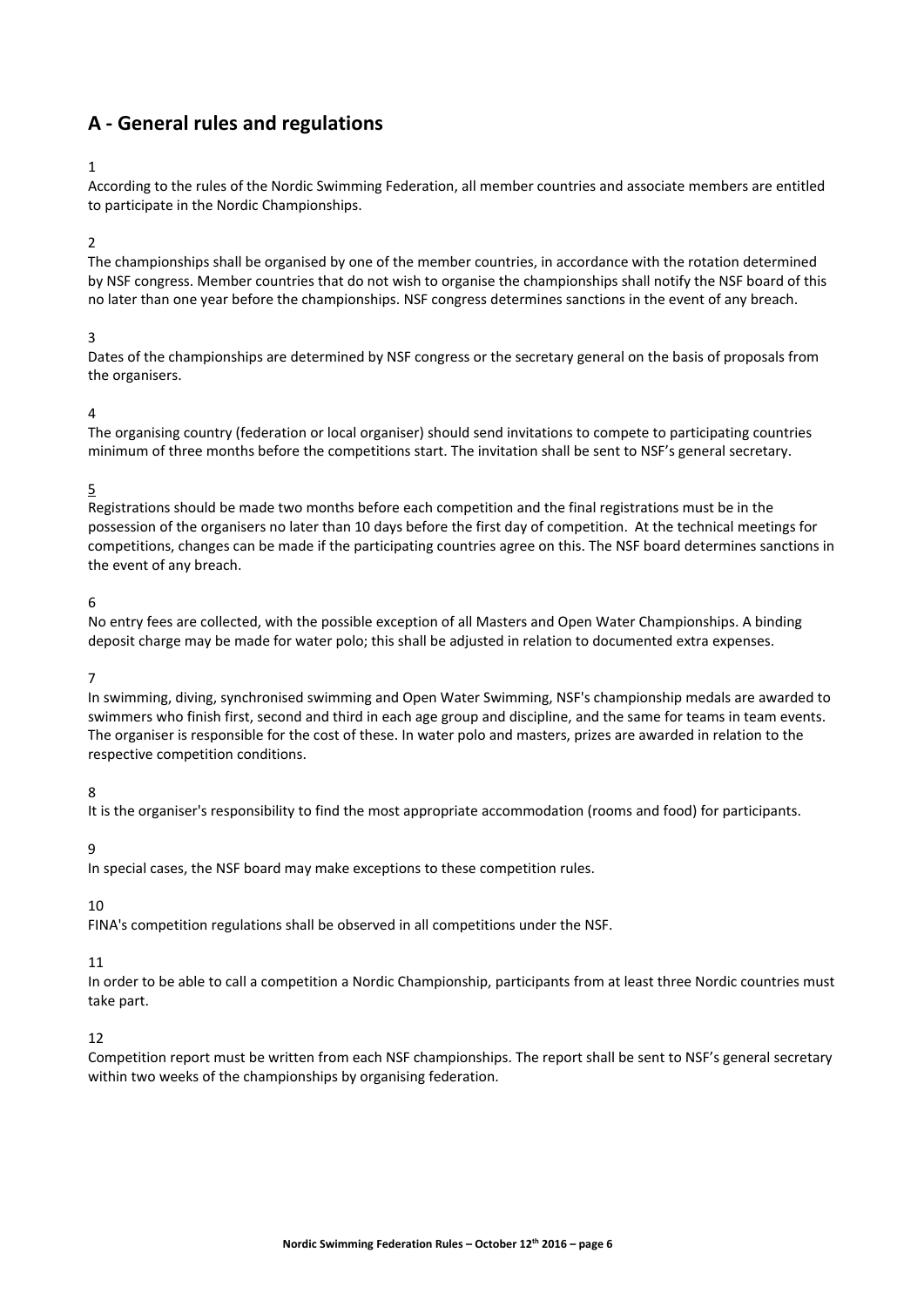# 

The competition between countries is the same for all disciplines and the points are calculated according to the following table:

| Individual + all diving events | <b>Swimming relays</b> |
|--------------------------------|------------------------|
| Position / Points              | Position / Points      |
| 9                              | 18                     |
|                                | 14                     |
| 6                              | 13                     |
| 5                              | 12<br>4                |
| 4                              | 11                     |
| 3<br>6                         | 10<br>6                |
|                                | 9                      |
| 8                              |                        |
|                                |                        |

# 

Every member country appoints a NSF contact person for swimming, diving, water polo, synchronized swimming, open water and masters. The contact information will be given to NSF's general secretary.

All Nordic meetings should be held in conjunction with the annual championships.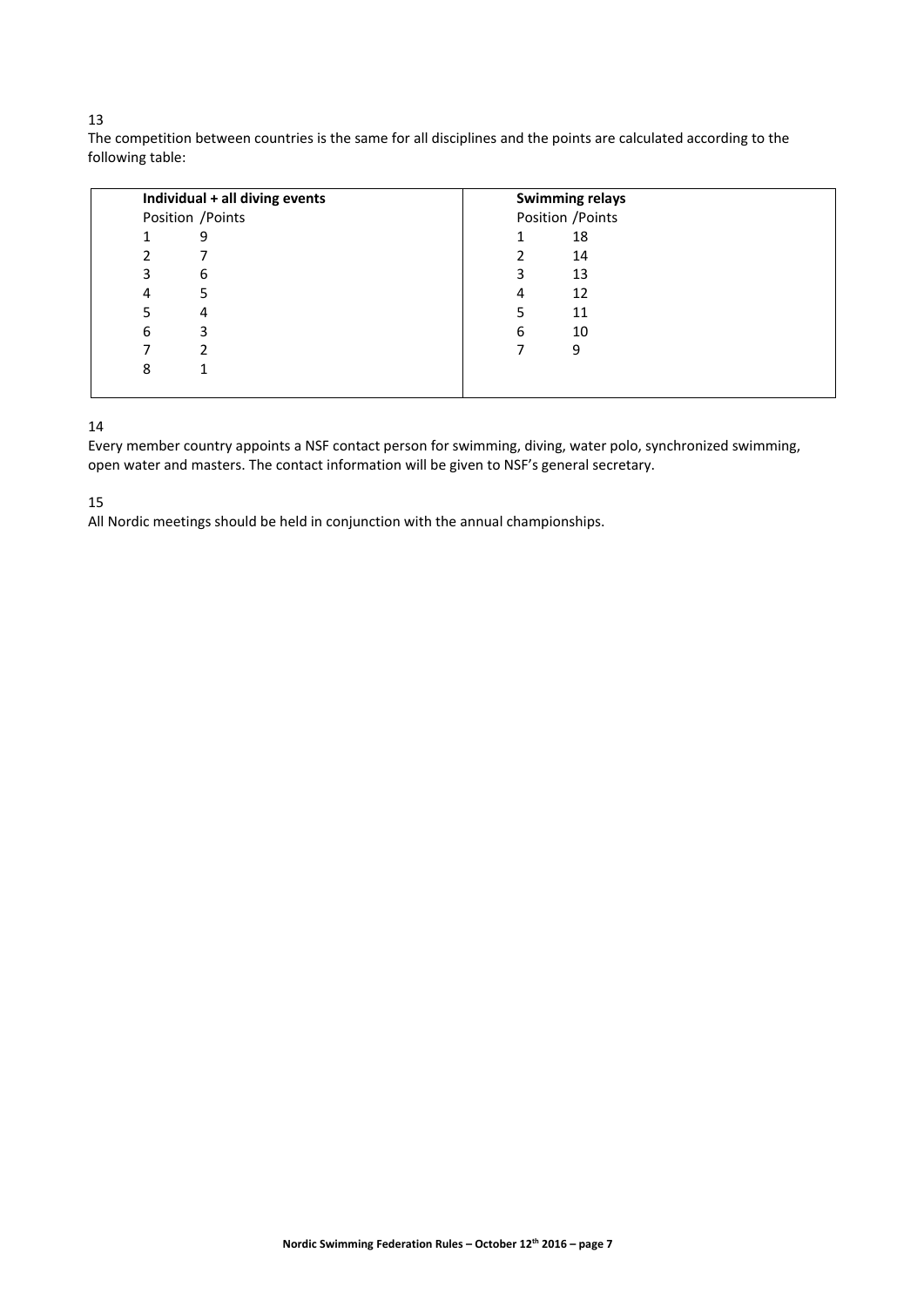# **B ‐ Swimming**

# **1. Nordic Championships**

- 1.1 Nordic junior/senior championships are should be held every year in December.
- 1.2 Championships are held over a 25‐meter course. Championships should preferably be held in an 8‐lane pool.
- 1.3 Competitors in the championships shall be:

#### Juniors

- ‐ boys who reach the age of 14 to 17 during the calendar year
- girls who reach the age of 13 to 16 during the calendar year

#### Seniors

- ‐ boys 18 years and older during the calendar year
- girls 17 years and older during the calendar year
- 1.4 Each participating country may enter an unlimited number of individual swimmers in individual events and one team per age group in team events. A maximum of two swimmers per age group and country may swim the finals.

Late entries are allowed until the end of the team managers meeting the day before the competition starts.

All relays must be entered with an entry time (sum of four individual times and no withdraw from relay takeovers)

- 1.5 The disciplines in the championships are swum in heats and a final. The age groups swim joint heats in each discipline but separate finals. See order of event and start time of each session under "Order of events".
	- 800 and 1,500 m freestyle are swum as combined timed finals. 800m/1500 meters the slowest heats will be swum in the morning session and the fastest in the evening. Medals will be awarded in both Junior and Senior age groups.
	- Relays in 4 x 100 freestyle, 4 x 200 freestyle and 4 x 100 medley is conducted in two groups; junior and senior. However junior swimmers can take part in senior relays, but senior swimmers cannot take part in junior relays.

Each swimmer can only swim in one relay team in each discipline (junior team or senior team). Even though a junior swimmer is included in a senior relay, the points earned by the senior relay will still count in the team competition for senior.

- 50m disciplines are swum as open.
- The mixed 8x50m relay is swum so that all swimmers can be juniors but with a maximum 50% from the senior team.
- The relay events are swum only in the finals session.
- 1.6 The competitions are swum from Friday to Sunday with heats in the morning and finals in the afternoon. Warm‐ up 1.5 hours before each session. Withdrawals can be made 30 min after the each morning session.
- 1.7 The winner of the junior final is the Nordic Junior Champion and the winner of the senior final is the Nordic Champion. NSF logo medals are awarded to swimmers who finish first, second and third in each age group and discipline, and the same for teams in team events.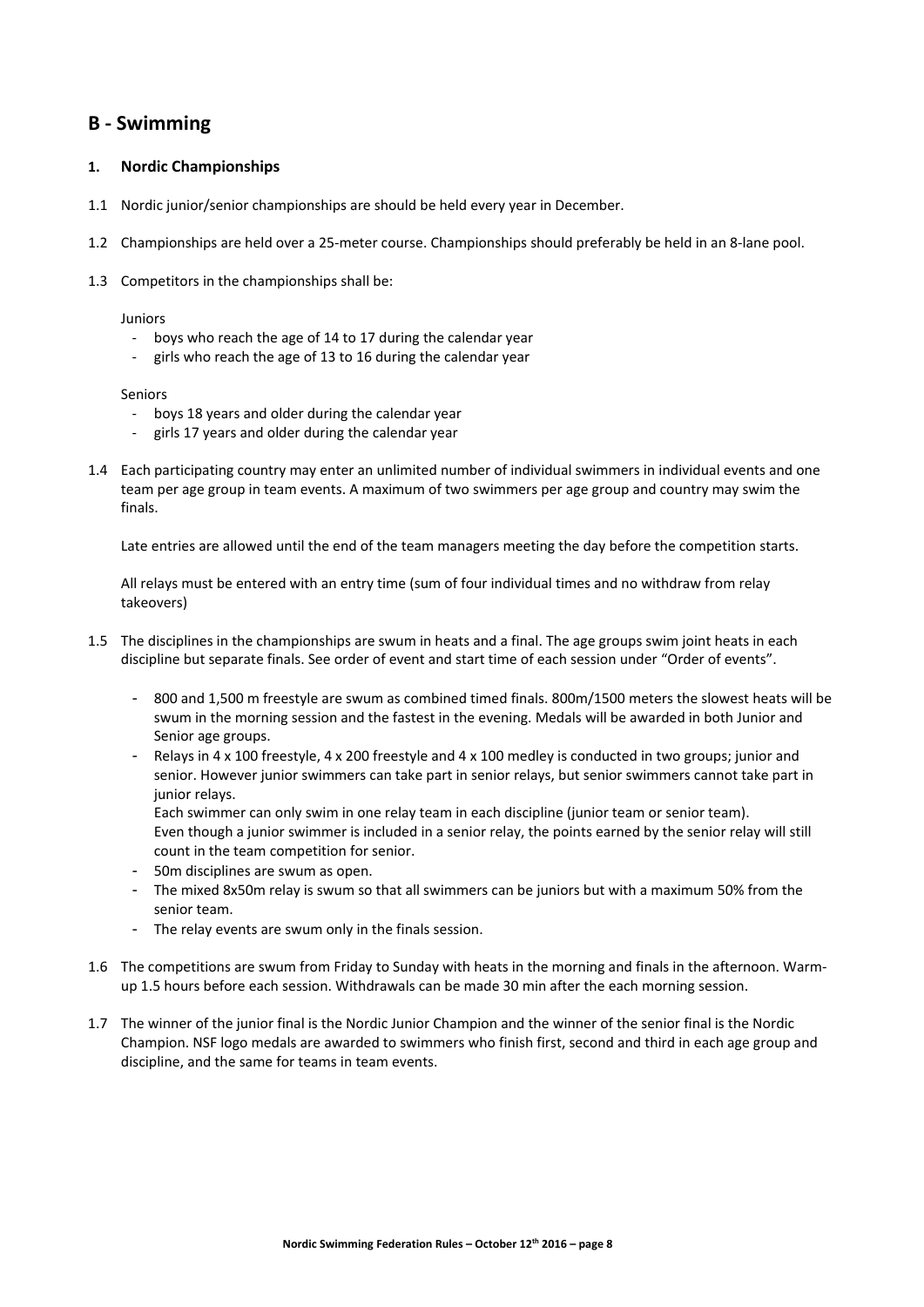#### 1.8 Order of events

| Friday                              | Saturday                          | Sunday                            |
|-------------------------------------|-----------------------------------|-----------------------------------|
| 200m freestyle girls/women<br>1.    | 15. 50m breaststroke women (Open) | 27. 50m freestyle women (Open)    |
| 200m freestyle boys/men<br>2.       | 16. 50m breaststroke men (Open)   | 28. 50m freestyle men (Open)      |
| 100m breaststroke girls/women<br>3. | 17. 100m freestyle girls/women    | 29. 200m backstroke girls/women   |
| 100m breaststroke boys/men<br>4.    | 18. 100m freestyle boys/men       | 30. 200m backstroke boys/men      |
| 100m backstroke girls/women<br>5.   | 19. 100m butterfly girls/women    | 31. 200m breaststroke girls/women |
| 100m backstroke boys/men<br>6.      | 20. 100m butterfly boys/men       | 32. 200m breaststroke boys/men    |
| 50m butterfly women (Open)<br>7.    | 21. 400m medley girls/women       | 33. 400m freestyle girls/women    |
| 50m butterfly men (Open)<br>8.      | 22. 400m medley boys/men          | 34. 400m freestyle boys/men       |
| 200m medley girls/women<br>9.       | 23. 50m backstroke women (Open)   | 35. 200m butterfly girls/women    |
| 10. 200m medley boys/men            | 24. 50m backstroke men (Open)     | 36. 200m butterfly boys/men       |
| 11. 800m freestyle girls/women      |                                   |                                   |
| 12. 1500m freestyle boys/men        | 15 minute break                   | 15 minute break                   |
|                                     |                                   |                                   |
| 15 minute break                     | 25. 4x200m freestyle girls/women  | 37. 4x100m medley girls/women     |
|                                     | 26. 4x200m freestyle boys/men     | 38. 4x100m medley boys/men        |
| 13. 4x100m freestyle girls/women    |                                   | 39. 8x50m freestyle mixed         |
| 14. 4x100m freestyle boys/men       |                                   |                                   |

Start times of sessions: The preliminary heats should start no later than 9:00 and the finals should start no later than 18:00.

1.9 Points will be awarded according to the NSF general rules and regulations (section A, pkt. 13).

- ‐ Only points achieved in finals can be counted.
- ‐ A trophy will be awarded to the winning team in the junior group and the winning team in the senior group.
- ‐ Points achieved in 50m open events counts (only) in senior team competition.
- ‐ There will be awarded no points in 8x50m freestyle relay.

1.10 A coaches clinic of about two hours shall be held on the Saturday evening.

1.11 The following four trophies will be awarded in the "Best performance award":

- Trophy for overall best female youth performances according to FINA points (junior girls)
- Trophy for overall best male youth performances according to FINA points (junior boys)
- Trophy for overall best female youth performances according to FINA points (senior)
- Trophy for overall best male youth performances according to FINA points (senior)

# **2. Nordic age group Championships**

- 2.1 The Nordic age group Championships in swimming should be held every year in July.
- 2.2 Championships are held over a 50‐meter course. Championships should preferably be held in an 8‐lane pool.
- 2.3 Competitors in the championships shall be:
	- boys who reach the age of 14 to 16 years during the calendar year
	- girls who reach the age of 13 to 15 years during the calendar year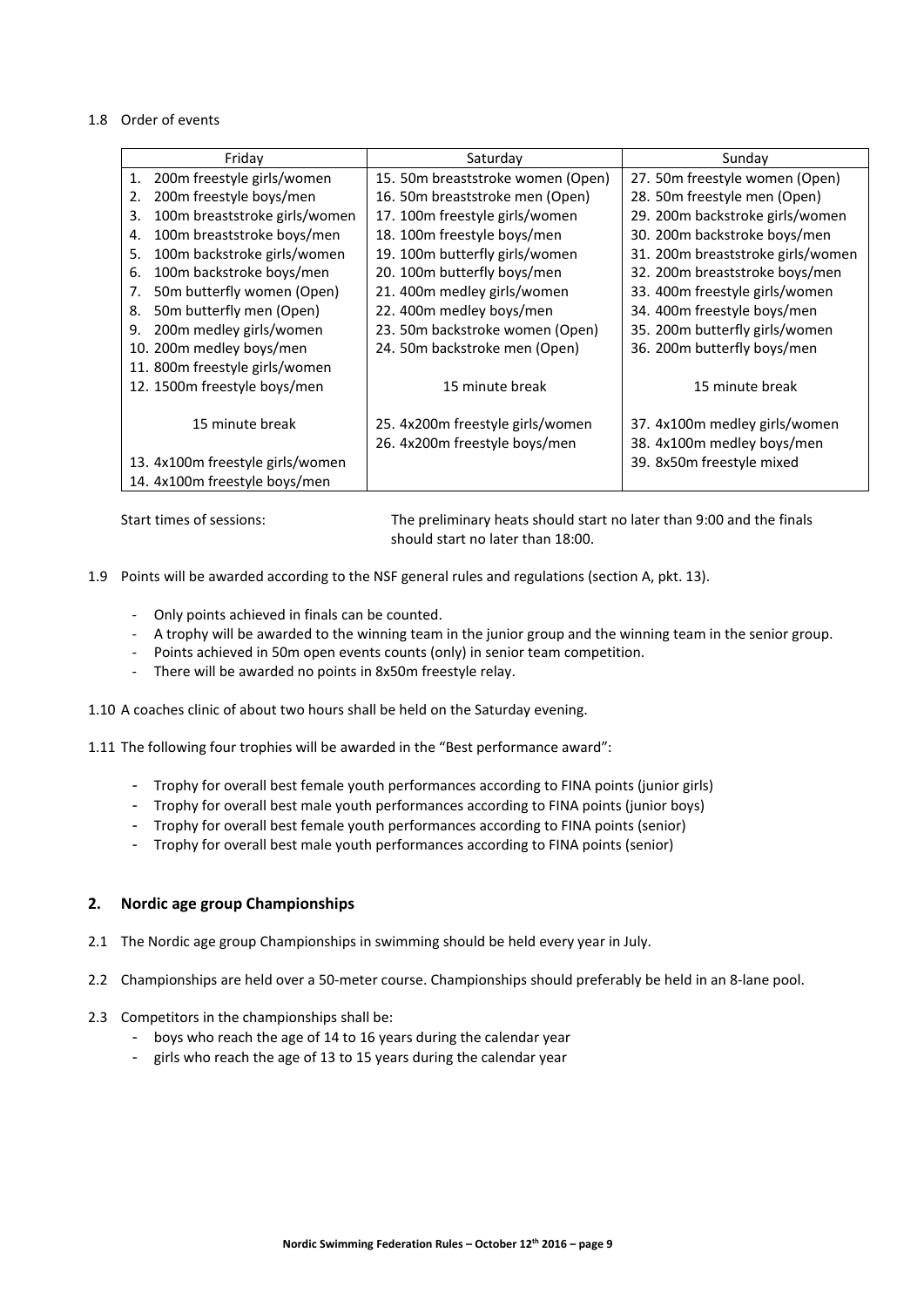2.4 Each participating country may enter a maximum of four swimmers in each individual event (50, 100, 200 and 400) and one team in relay events, however only two individual swimmers will count in the team competition. All entries will be seeded by time.

Maximum of two swimmers per country can be entered in 800 and 1500m freestyle unless there is empty lanes. Extra swimmers is to be decided at the team managers meeting. Extra swimmers are selected based on entry times. Extra swimmers will in 800 and 1500m free will count in the team competition if their result rank them in top 8 in the competition and top 2 in their team.

Late entries are allowed until the end of the team managers meeting the day before the competition starts.

All relays must be entered with an entry time (sum of four individual times and no withdraw from relay takeovers)

- 2.5 The disciplines in the championships are swum as direct finals.
- 2.6 The competitions are swum in two sessions on Saturday and one session on Sunday. Warm‐up 1.5 hours before each session. See order of event and start time of each session under "Order of events".
- 2.7 The winner of the championships is the Nordic Age Group Champion. NSF logo medals are awarded to swimmers who finish first, second and third in each discipline, and the same for teams in team events.
- 2.8 Order of events

| Saturday                      | Saturday                         | Sunday                           |
|-------------------------------|----------------------------------|----------------------------------|
| 1. 800m Freestyle Girls       | 11. 400m Individual medley Girls | 23. 400m Freestyle Girls         |
| 1500m Freestyle Boys<br>2.    | 12. 400m Individual medley Boys  | 24. 400m Freestyle Boys          |
| 100m Freestyle Girls<br>3.    | 13. 200m Freestyle Girls         | 25. 200m Backstroke Girls        |
| 100m Freestyle Boys<br>4.     | 14. 200m Freestyle Boys          | 26. 200m Backstroke Boys         |
| 200m Butterfly Girls<br>5.    | 15. 100m Backstroke Girls        | 27. 100m Breaststroke Girls      |
| 200m Butterfly Boys<br>6.     | 16. 100m Backstroke Boys         | 28. 100m Breaststroke Boys       |
| 200m Breaststroke Girls<br>7. | 17. 50m Freestyle Girls          | 29. 200 mIndividual medley Girls |
| 200m Breaststroke Boys<br>8.  | 18. 50m Freestyle Boys           | 30. 200m Individual medley Boys  |
|                               | 19. 100m Butterfly Girls         |                                  |
| 15 minute break               | 20. 100m Butterfly Boys          | 15 minute break                  |
|                               |                                  |                                  |
| 4x100m Medley Girls<br>9.     | 15 minute break                  | 31. 4x200m Freestyle Girls       |
| 10. 4x100m Medley Boys        |                                  | 32. 4x200m Freestyle Boys        |
|                               | 21. 4x100m Freestyle Girls       |                                  |
|                               | 22. 4x100m Freestyle Boys        |                                  |

Start times of sessions: The preliminary heats should start no later than 10:00 and the finals should start no later than 18:00.

- 2.9 Points will be awarded according to the NSF general rules and regulations (section A, pkt. 13).
	- ‐ A trophy will be awarded to the winning team.
- 2.10 If possible, a social activity of around one hour duration for all participation swimmers are held on Saturday evening.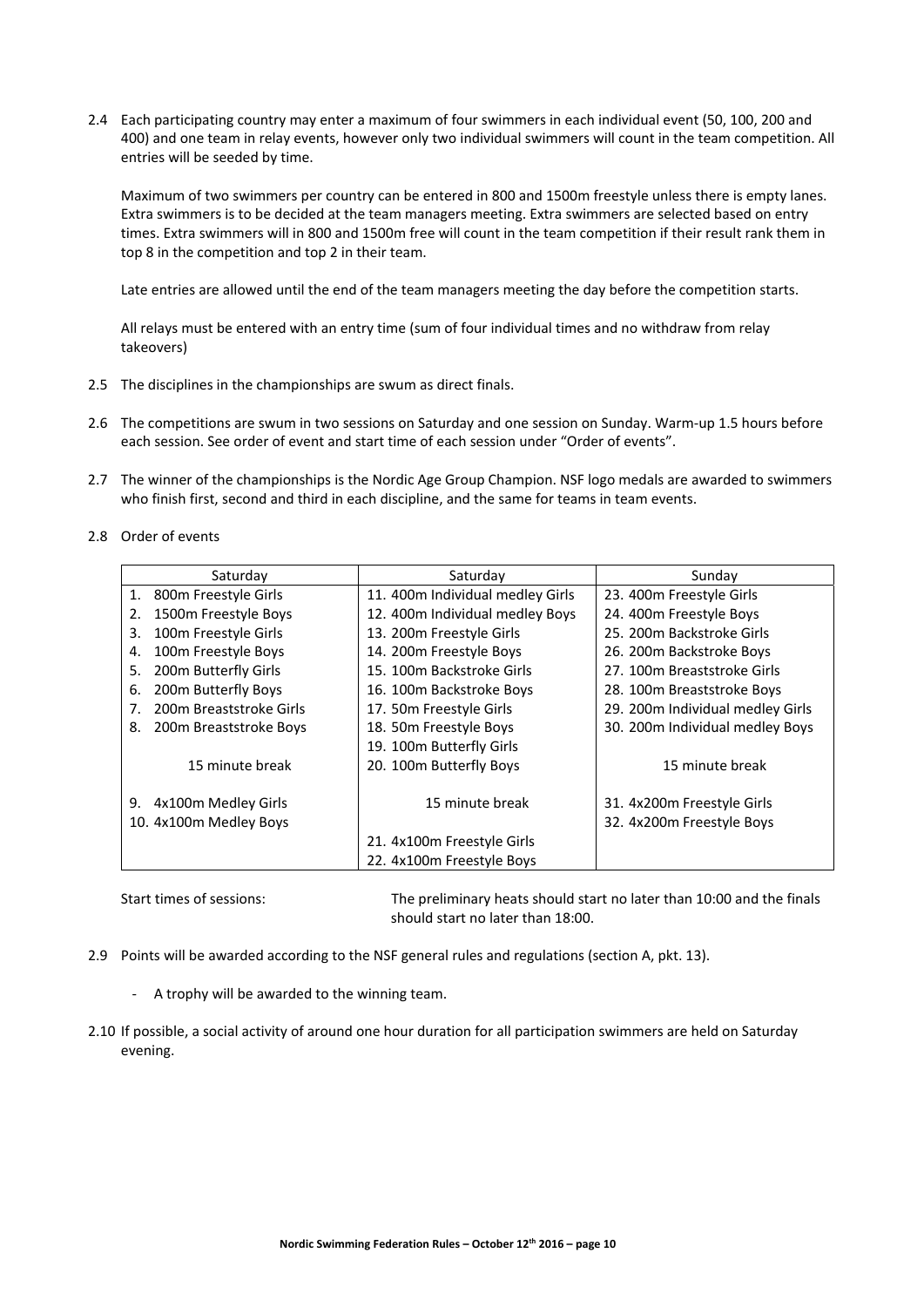# **C ‐ Diving**

# **1. Nordic Junior and Senior Championships**

- 1.1 The Nordic Diving Championships are held every year**.** The junior and senior championships can be held as a combined event.
- 1.2 Participating countries can enter two competitors in each discipline. In synchronised competitions and the team event, only one team per country can take part.

# 1.3 Competition disciplines

- ‐ The senior championship includes 1 m and 3 m springboard and platform for women and men.
- ‐ The junior championship includes 1 m and 3 m springboard and platform for girls and boys.
- ‐ If the competition facilities allow for synchronised diving, this shall be included in the senior and junior championships.
- ‐ Team events are held with one woman and one man from each country. Also 5m and 7.5m heights can be used.

The following competition series shall apply:

#### Seniors, women and men

- ‐ 1 m, 3 m and platform: According to FINA rules.
- ‐ Synchronised 3 m and platform: According to FINA rules for synchronised diving. Also 5m and 7.5m can be used in platform synchronized diving.
- ‐ Team Event**:** According to LEN rules for Team Event.

# Class A, B, C

‐ 1 m, 3 m and platform: Competitions follow FINA's requirements for competition series of 1m, 3m, platform and synchro 3m.

# 1.4 Ages

- 1. Boys and girls who during the calendar year are maximum 18 years on 31 December.
- 2. Boys and girls who during the calendar year are maximum 15 years on 31 December.
- 3. Boys and girls who during the calendar year are maximum 13 years on 31 December.

# Individual

‐ A competitor can only compete in one junior class, with the exception that he or she can compete in the synchronised competition in the junior class.

Synchro

- ‐ Open for 18‐year‐olds and below
- 1.5 Judges

The participating countries shall nominate at least two qualified judges for the championships. Judges meetings shall be held in connection with the Nordic Championships. Judge evaluation shall take place at every championship. Parents may not judge their own children.

1.6 Implementation of competitions

Competitions are held over three days.

1.7 Medal statistics

Medal statistics shall be calculated separately for seniors and juniors. Two trophies will be awarded to the countries according to "General rules and regulations" (13): one for juniors and one for seniors.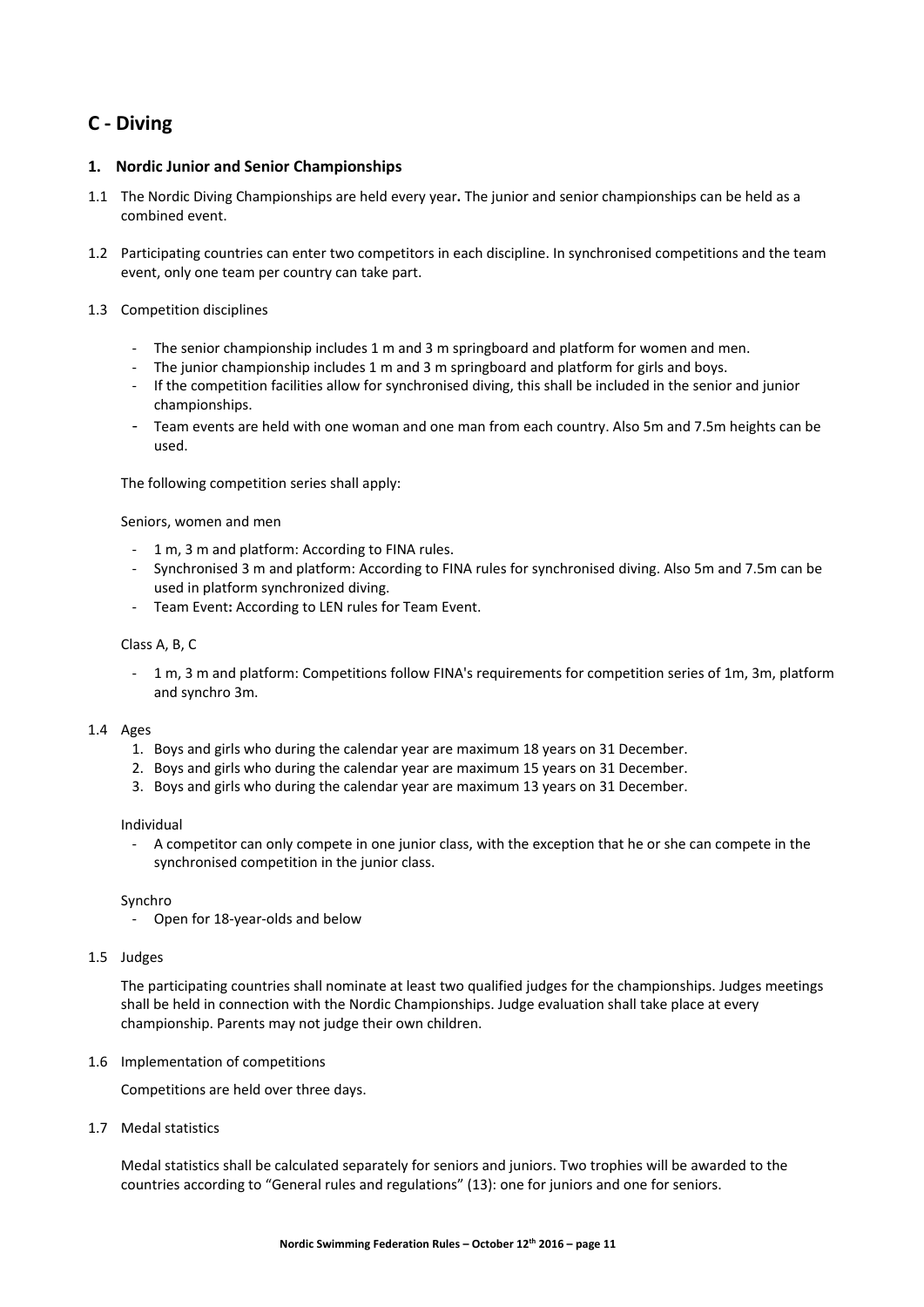# **D ‐ Synchronised swimming**

# **1. Nordic Junior and Senior Championships**

Not in the programme until further notice.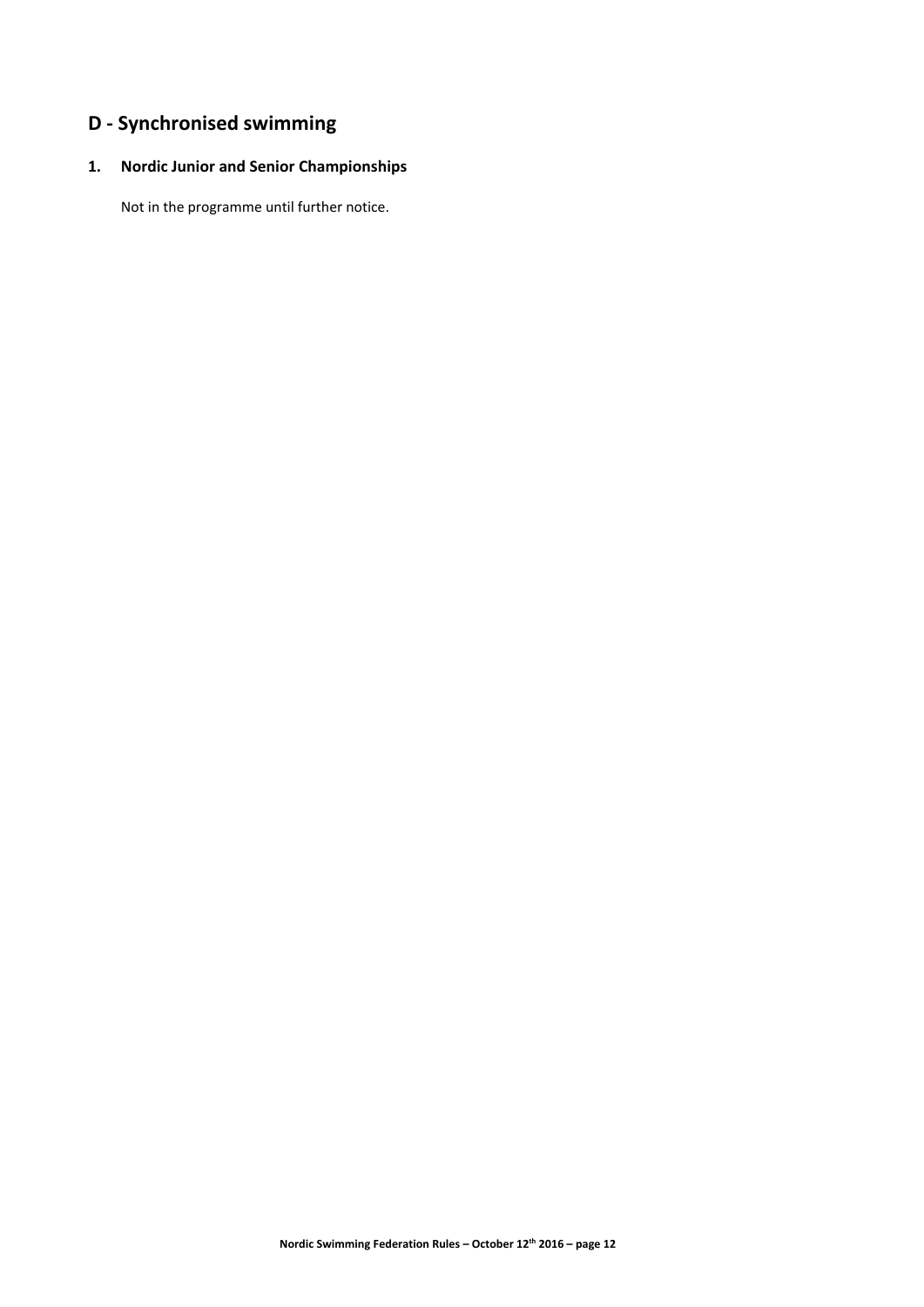# **E ‐ Water polo**

# **1. Nordic Championships for men and women**

Not in the programme until further notice.

# **2. Nordic Junior Championships**

- 2.1 The Nordic water polo championships for boys are held every year if three or more member countries participate.
- 2.2 Competitions may be held as open to all member countries of FINA.
- 2.3 The championships are held in three age classes:
	- ‐ Youth 15: boys who reach the maximum age of 15 during the calendar year
	- ‐ Youth 17: boys who reach the maximum age of 17 during the calendar year
	- ‐ Juniors: boys who reach the maximum age of 20 during the calendar year
- 2.4 The championships in the two age classes can be held on different dates and at two different locations. The participating countries shall nominate at least one qualified judge for the championships.
- 2.5 The organisers choose for themselves an appropriate form for the tournament, based on the number of teams entered. The form of the tournament shall be sent to the participating teams no later than three months before the tournament.

# **3. Nordic Championships for club teams**

Not in the programme until further notice.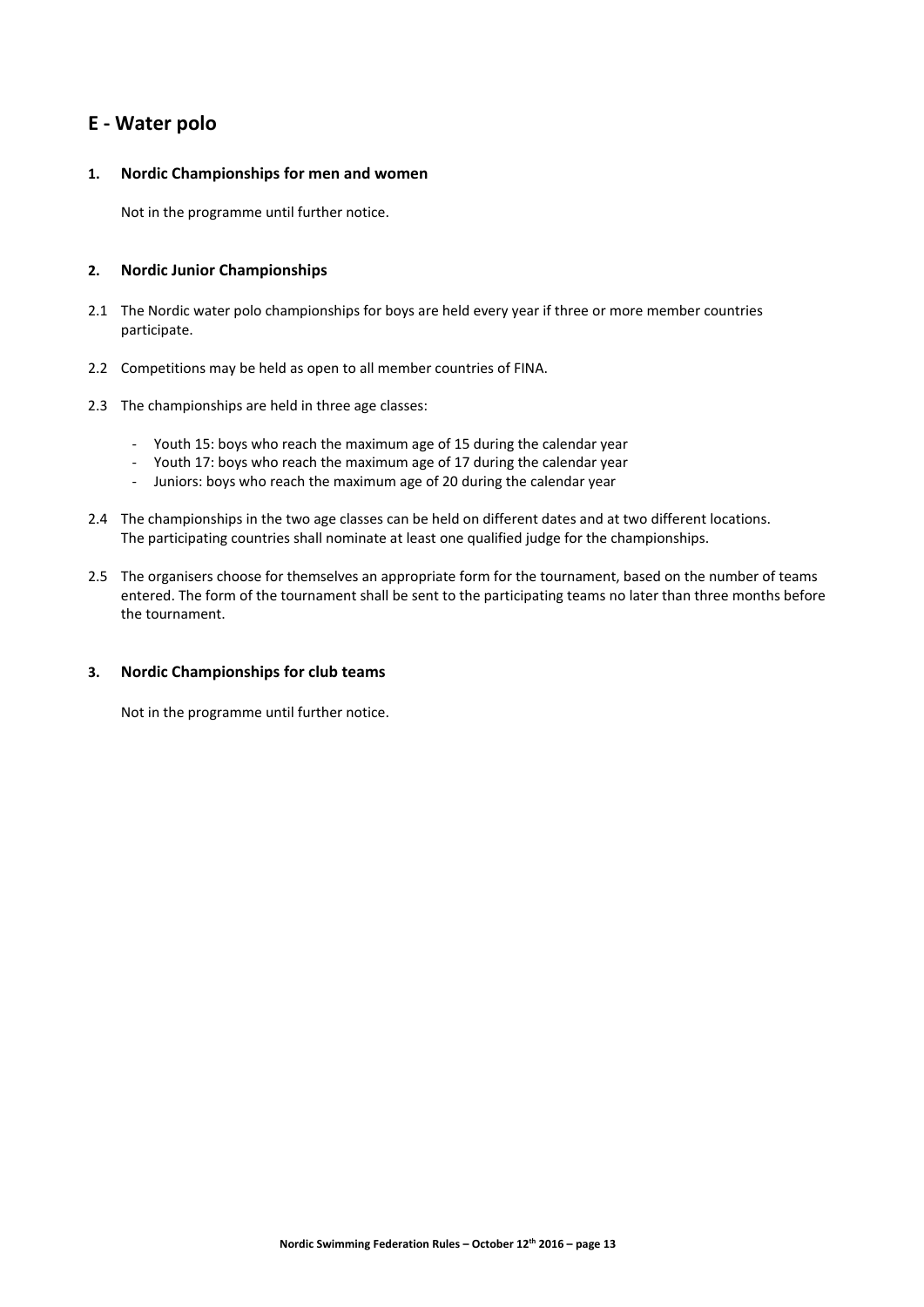# **F ‐ Masters**

# **1. Nordic Open Masters Championships in swimming**

1.1 The Nordic Open Masters Swimming Championships shall be held on the first weekend of October each year.

#### 1.2 Programme

Depending on the number of lanes in the pool and access to the pool, the organisers are free to decide:

- whether a longer freestyle discipline shall be included in the competition programme
	- which of the following options for competition days shall be used:
		- o start Friday finish Saturday
			- o start Friday finish Sunday
		- o start Saturday finish Sunday
- ‐ change of order of disciplines, depending on whether the programme includes three or four sessions and/or a longer freestyle discipline.

#### 1.3 Disciplines

| 1-2.400m freestyle M W                 | 17-18. 50m breaststroke M W                 |
|----------------------------------------|---------------------------------------------|
| 3-4. 50m butterfly M W                 | 19-20. 100m medley M W                      |
| 5-6. 100m breaststroke M W             | 21-22. 200m breaststroke/200 backstroke M W |
| 7-8. 100m backstroke M W               | 23-24. 4x50m medley M W                     |
| 9-10. 200m butterfly/200 freestyle M W | 25. 4x50m medley Mix (2 women and 2 men)    |
| 11-12. 4x50m freestyle M W             | 26-27. 400m medley/200m medley M W          |
| 13-14. 100m freestyle M W              | 28-29. 50m backstroke M W                   |
| 15 -16. 100m butterfly M W             | 30-31. 50m freestyle M W                    |
|                                        | 32. 4x50m freestyle Mix (2 women and 2 men) |

The 200 m events in different styles are held every other year, with butterfly and breaststroke in even years and freestyle and backstroke in odd years. The 400 m individual medley is held in even years and the 200 m in odd years. 800 m or 1,500 m freestyle can be included in the programme, as decided by the organiser. Age groups follow FINA rules (MSW 1 Age Groups).

#### 1.4 Participants

To participate, a competitor must be a member of an association that is a member of the respective country's "Swimming Federation".

#### 1.5 Prizes

Nordic Championship medals are awarded to  $1<sup>st</sup>$ ,  $2<sup>nd</sup>$  and  $3<sup>rd</sup>$  placing swimmers. In team events, medals are only awarded for first place. Medals are awarded to all members of the winning team.

#### 1.6 Invitation

The invitation to the Open Nordic Masters Championships shall be available on the organising country's website no later than four months before the competition. The invitation shall also be available in English. The invitation shall be sent by the organising club to all Nordic swimming federations.

#### 1.7 Entry fee

The organising club decides the entry fee with the approval of the national swimming federation. However, this may not exceed that which applies to the European Masters Championships.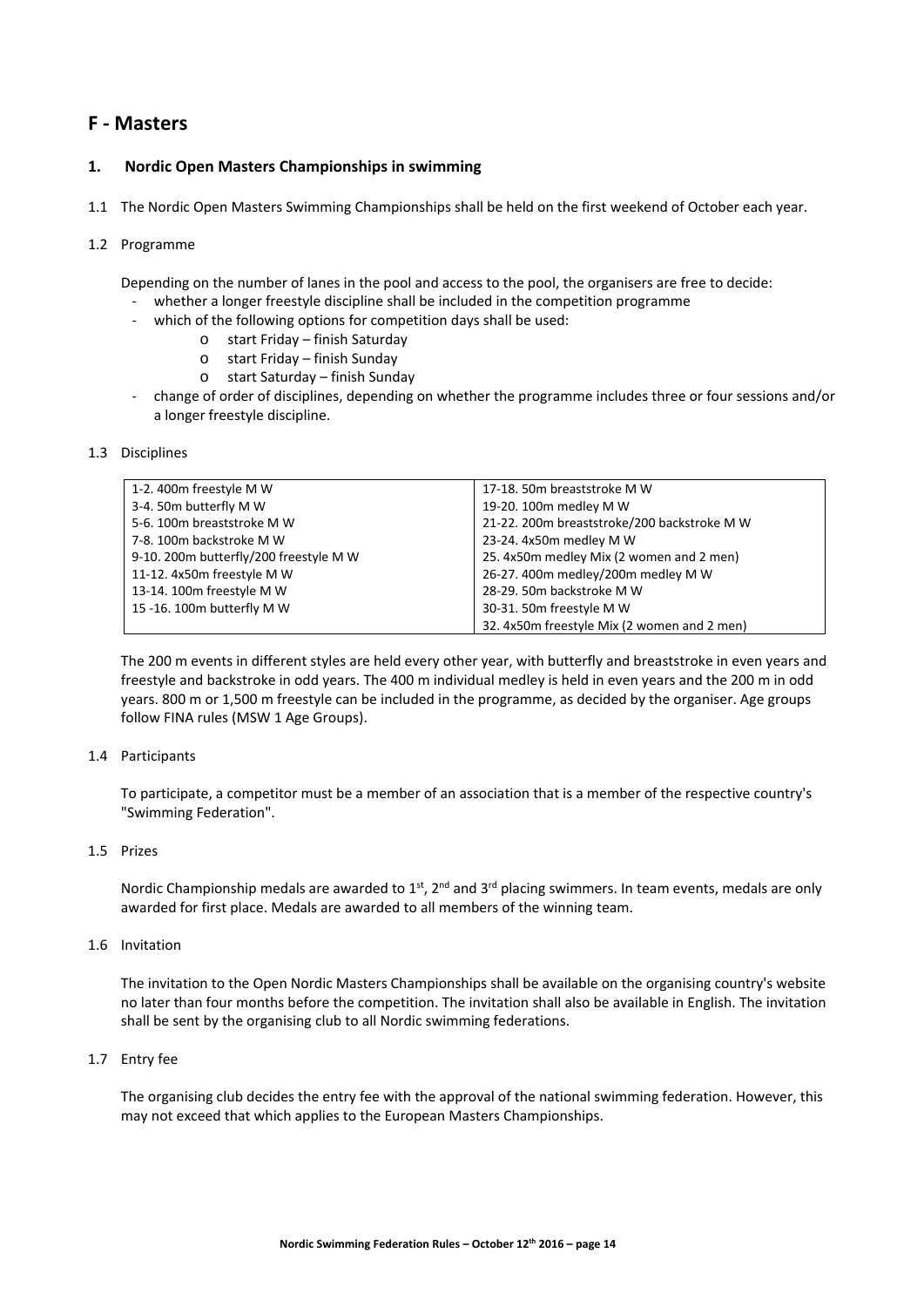# 1.8 Record

Nordic Masters records are updated by the Swedish Swimming Federation. Records shall be sent to the e‐mail address given by the Swedish Swimming Federation. The records list is available on the Swedish Swimming Federation's website - Masters. Each country shall ensure that new Nordic records are advised to the person responsible for the Nordic records list.

# **2. Nordic Masters Championships in Diving**

Not in the programme until further notice.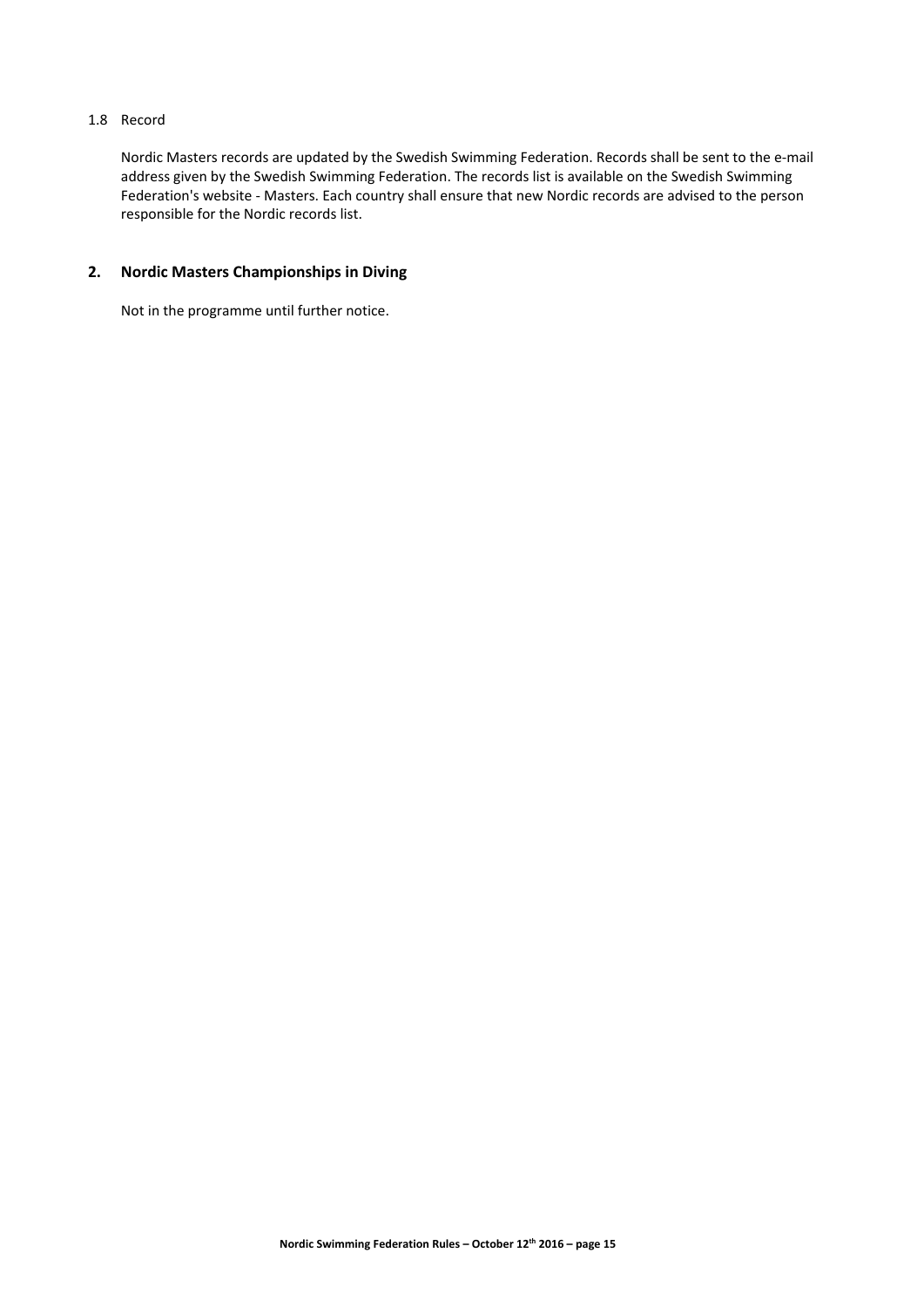# **G ‐ Open Water Swimming and Open Water Masters**

# **1. The Nordic Open Water Swimming Championships**

- 1.1. The Nordic Open Water Swimming Championships distances are 5km and 10km, and Masters 3km.
- 1.2. The Championships shall be held in accordance with the rules for FINA's rules for swimming in open water, subject to the provisions of this document. The Masters Championships shall be held in accordance with the rules for FINA´s rules for Masters open water swimming. FINA safety rules for open water swimming should also be followed where applicable.
- 1.3. Only swimmers representing clubs under the national federations under the NSF can take part to the Nordic Championships. The person enrolling the swimmer is responsible for the accuracy of the information given.
- 1.4. The Championships may be held as Open Championships, but only swimmers representing clubs under the national federations under the NSF can be awarded by Nordic Championship titles.
- 1.5. Enrollment and payment shall take place on the event website.
- 1.6. If race is held on shorter course, the course should be as long as that maximum of 5 rounds needs to be swum in each race. On the course the turns should be done always to the same direction if turning is not fully logical and understandable.
- 1.7. All swimmers shall have their competitor number written visibly in waterproof ink on the top of their back or their arms, and on their swimming cap. If swimming in a wetsuit, the competitor number shall be written on the hand and the swimming cap.
- 1.8. Points of difference to FINA's rules include, in particular:
	- Wetsuits may be worn in temperatures of less than 20 degrees of celsius for safety reasons.
	- Wetsuits must be worn in temperatures of less than 18 degrees of celsius for safety reasons.
	- Local adaptations may be made with regards to the start, finish and feeding platforms.
		- o If the start and/or finish take place on land, dispensation shall be given to the rule of not being allowed to walk on the bottom during the start and/or finish.
	- The water should have a minimum temperature of 15 °C.
	- Masters competition has to be swum as a separate race from the other Nordic Championship races.
	- Masters competition can be a part of a motion event.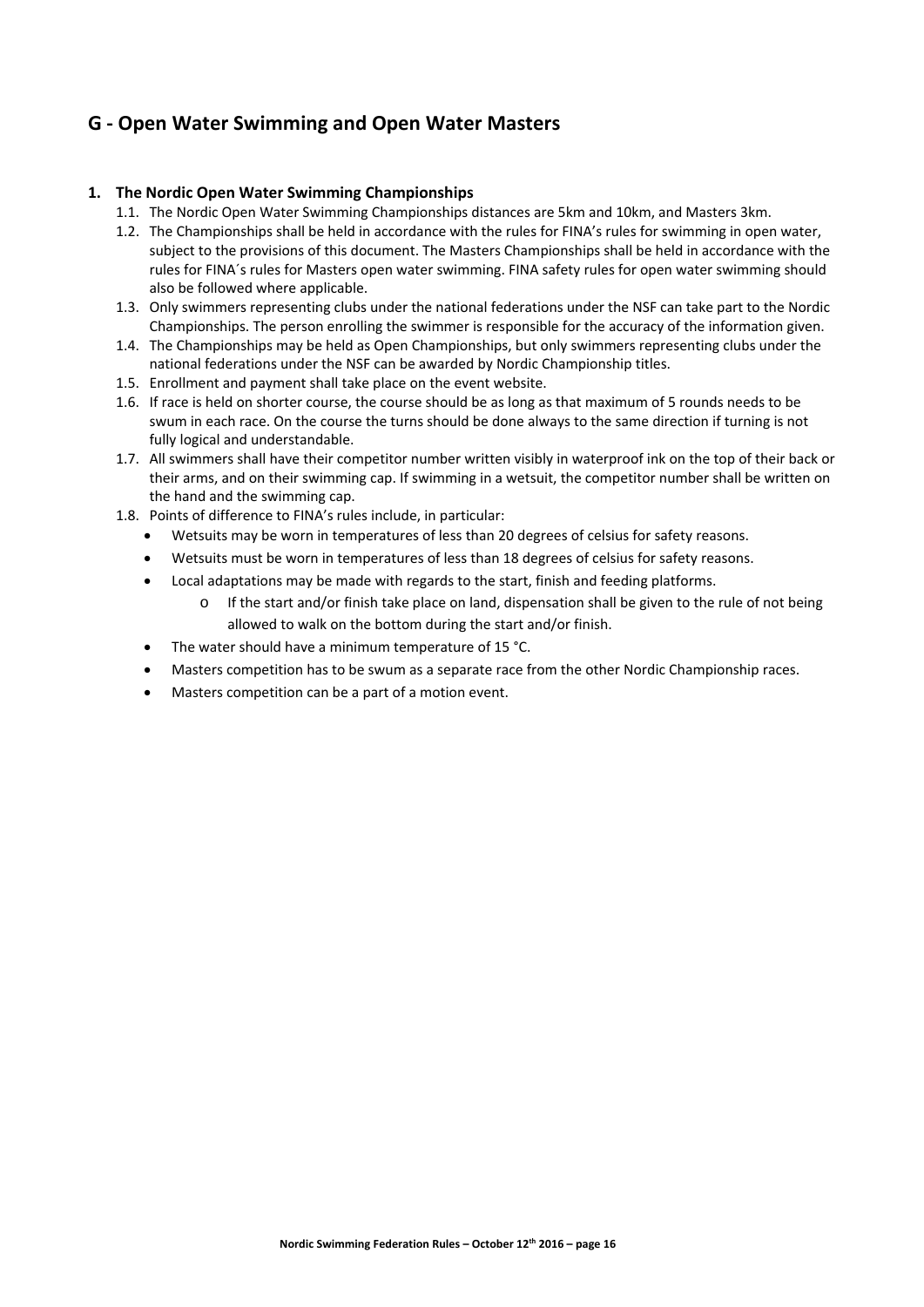# **H ‐ Nordic Education Group**

# **1. Objective**

The objective is to develop learn to swim –programmes, swimming teaching and baby swimming in the Nordic countries and to arrange a Nordic conference on swimming teaching and a Nordic conference on baby swimming every other year.

The aims of the conferences are:

- ‐ to provide new knowledge and add expertise
- to disseminate information in Nordic countries and in Europe
- ‐ to help to develop learn to swim –programmes, swimming teaching and baby swimming in swimming clubs

# **2. Membership and organisation**

Each NSF member country appoints a representative to the Nordic Education Group (NEG) working group. The appointed persons should consist of persons from the federations who work in the field of learn to swim programmes. The chairman always represents the country organizing the next conference.

NSF's member countries appoint a contact person for baby swimming in each country.

The role of the NEG‐group is to make suggestions for the topics for the conferences for the organizing country. The cooperation of the NEG-group and the planning of the conferences shall be made via e-mail or other electronic tools. If the group so decides it can arrange a meeting. Each country pays for its own NEG‐group expenses for the meetings and conference. Reports from the meetings are sent to the NSF general secretary.

# **3. Administration**

The host country for the next conference on swimming teaching or baby swimming is responsible for the administration and conduct of the conference. NSF's president country and the NEG are responsible for the administration of the NEG.

# **4. Finance**

The organising country is responsible for the finances of the conference.